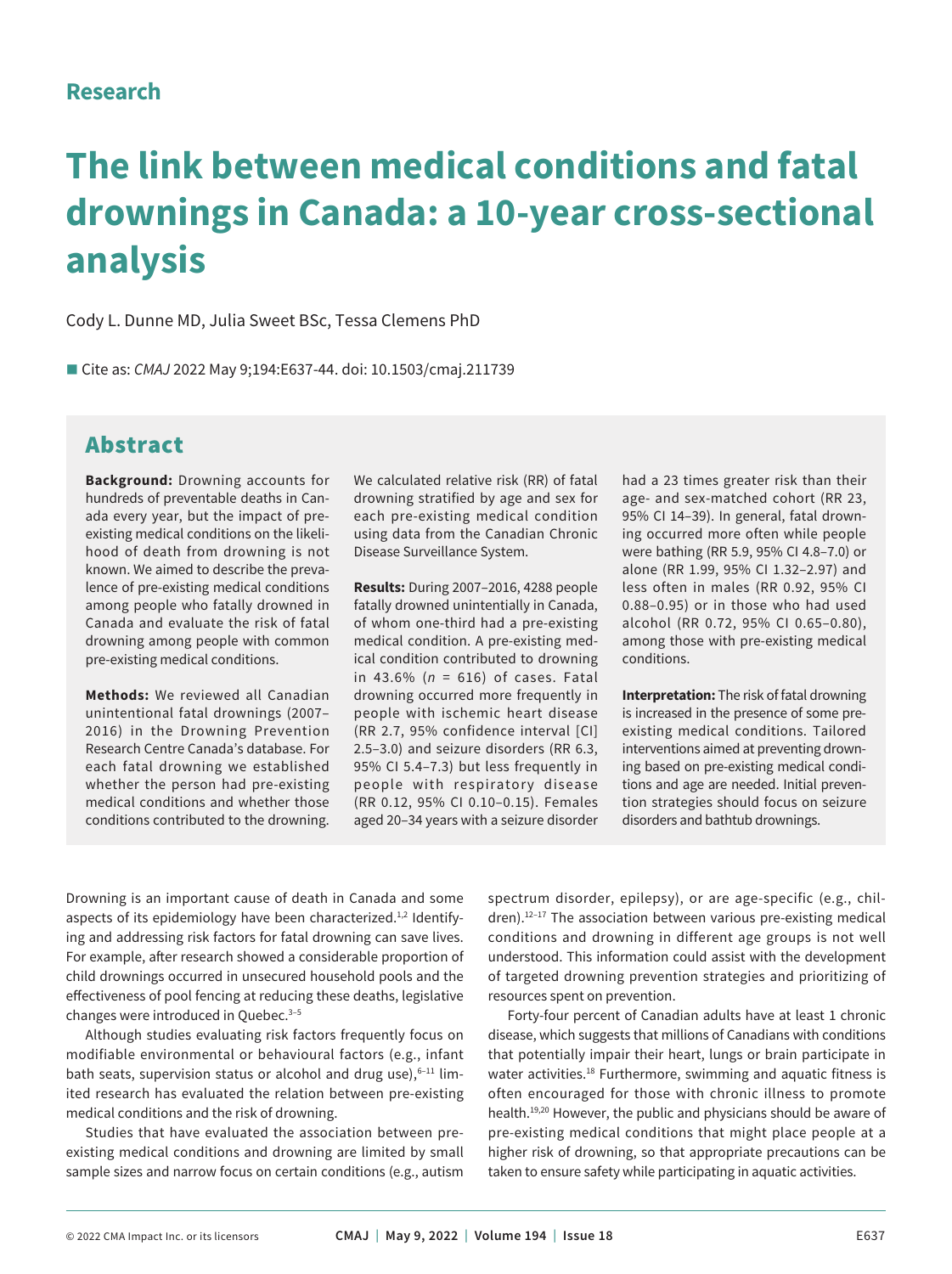We sought to describe pre-existing medical conditions by age group among people who fatally drowned in Canada and to evaluate the risk of fatal drowning among people with common conditions to inform future public health interventions.

## **Methods**

We retrospectively analyzed all unintentional fatal drownings in Canada between January 2007 and December 2016 inclusive.

#### **Data sources**

We queried the Drowning Prevention Research Centre Canada's (DPRC) database for cases with drowning as a cause of death.

The DPRC captures all unintentional water-related fatalities that occur in Canada in an anonymized database.<sup>21</sup> In brief, the database is populated from the files of the provincial and territorial offices of the chief coroners and medical examiners using a structured review process. Common data sources include records from the examining coroner's investigation, police and hospital records, toxicology and autopsy, as well as the death certificate. Project managers and a consultant coroner and epidemiologist quality check the data. The structured data collection tool undergoes regular assessment of face validity, with updates performed as indicated.<sup>22</sup> Chronic conditions in the database are considered present if the person who drowned meets the definitions listed in Appendix 1, available at www. cmaj.ca/lookup/doi/10.1503/cmaj.211739/tab-related-content. Most DPRC records describe additional details of the condition in the free-text synopsis.

We used the Canadian Chronic Disease Surveillance System (CCDSS) to obtain prevalence and population data for asthma, chronic obstructive pulmonary disease (COPD), dementia, epilepsy and ischemic heart disease.<sup>23</sup> The CCDSS is supported by the Public Health Agency of Canada (PHAC) and contains data from all individuals with provincial or territorial health insurance (about 97% of the Canadian population). It tracks chronic disease by linking individual data to hospital discharge documentation, physician billing, and diagnostic codes from the 9th or 10th revisions of the *International Classification of Diseases*. The CCDSS case definitions are available online.23

We combined the data for asthma and COPD and used their prevalence as a proxy for respiratory disease in Canada (they represent 99.2% of chronic respiratory disease in Canada).<sup>24</sup> Ischemic heart disease, epilepsy and dementia mapped well to the DPRC definitions for the related conditions.

#### **Data extraction**

We extracted age, sex, chronic medical conditions, postmortem autopsy findings, contributing drowning factors, province where the drowning occurred, population density (urban or rural) where the drowning occurred, accompaniment status, body of water type, use of alcohol before drowning and preceding activity for each case of drowning extracted from the DPRC. An incident synopsis was also provided.

Age categories included young children (aged < 5 yr), children (5–19 yr), young adult (20–34 yr), adult (35–64 yr) and older adult

(≥ 65 yr). Categories for preceding activity included aquatic activity, bathing, boating, nonaquatic activity and transportation (e.g., snowmobile). Aquatic activities included those in which the person intended to be in the water, whereas nonaquatic activities included situations where the person was near but did not intend to be in the water, such as a fall. Full definitions used for the variables are included in Appendix 1.

One researcher (J.S.) coded the pre-existing medical condition(s) of each person who drowned into 6 categories: cardiovascular disease, respiratory disease, seizure disorder, physical disability, neurocognitive disorder and other. A second researcher (C.L.D.) reviewed all cases for accuracy. Discrepancies were resolved by discussion.

We reviewed each record to determine whether a pre-existing medical condition contributed to the drowning. We considered a pre-existing medical condition to be contributing if a coroner identified it as part of their investigation or 2 researchers independently agreed that based on the incident synopsis, there was a high likelihood that the pre-existing medical condition played an important role. We used the criteria described by Franklin and colleagues<sup>12</sup> to determine contribution (direct cause, compromising the rescue and resuscitation or related to the drowning circumstances).

#### **Statistical analysis**

We used STATA to perform all statistical analysis. We calculated odds ratios for characteristics of fatal drownings among people with a pre-existing medical condition using logistic regression, with adjustment for age, and converted these to relative risks (RRs) with 95% confidence intervals (CIs) using baseline prevalence.<sup>25</sup>

We calculated RR with 95% CI of fatal drowning for specific pre-existing medical conditions. We compared the prevalence of pre-existing medical conditions in the population of people who drowned with that of the general Canadian population over the same period (Appendix 2, available at www.cmaj.ca/lookup/ doi/10.1503/cmaj.211739/tab-related-content, for calculation details). Previous studies on drowning have used this method.<sup>12,17</sup>

#### **Ethics approval**

This study was approved by the Health Research Ethics Board of Alberta (HREBA.CHC-20-0023).

## **Results**

During 2007–2016, 4288 people fatally drowned unintentionally in Canada. The median age of those who drowned was 44 (interquartile range [IQR] 25–60) years and most (80.5%) were male (Table 1). About two-thirds (62.9%) drowned in an urban region. We found that aquatic activity (*n* = 1091, 25.4%) and boating (*n* = 1009, 23.5%) were the most frequent preceding activities, and fatal drowning most often occurred in lakes or ponds (*n* = 1550, 36.1%).

Among those who fatally drowned, we identified 1412 people (32.9%) as having a pre-existing medical condition. The most prevalent pre-existing medical conditions were cardiovascular disease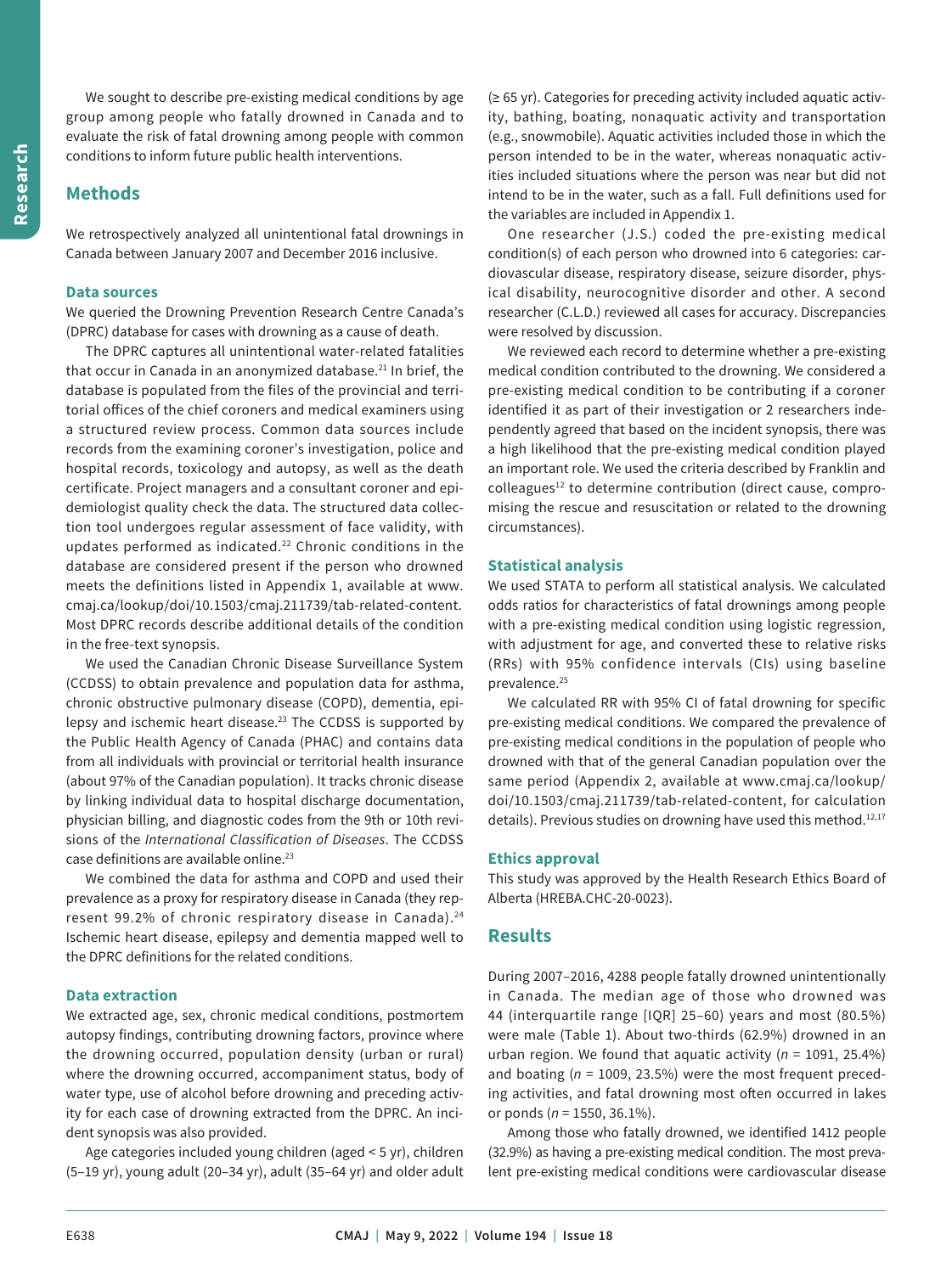#### **Table 1: Characteristics of people with and without pre-existing medical conditions who fatally drowned unintentially in Canada (2007–2016)**

| <b>Characteristic</b>  | No. (%)* of<br>people who<br>drowned<br>$n = 4288$ | No. $(\%)^*$ of people<br>with a PEMC who<br>drowned<br>$n = 1412$ | No. (%)* of<br>people without<br>a PEMC who<br>drowned<br>$n = 2876$ | <b>Unadjusted RR</b><br>(95% CI) | <b>Adjusted† RR</b><br>(95% CI) |
|------------------------|----------------------------------------------------|--------------------------------------------------------------------|----------------------------------------------------------------------|----------------------------------|---------------------------------|
| Sex                    |                                                    |                                                                    |                                                                      |                                  |                                 |
| Male                   | 3450 (80.5)                                        | 1069 (75.7)                                                        | 2381 (82.8)                                                          | $0.91(0.88 - 0.95)$              | $0.92(0.88 - 0.95)$             |
| Age, yr                |                                                    |                                                                    |                                                                      |                                  |                                 |
| < 5                    | 187(4.4)                                           | 9(0.6)                                                             | 178 (6.2)                                                            | $0.27(0.14 - 0.53)$              |                                 |
| $5 - 19$               | 452 (10.5)                                         | 56 (4.0)                                                           | 396 (13.8)                                                           | $0.75(0.56 - 1.01)$              |                                 |
| $20 - 34$              | 1006 (23.5)                                        | 164(11.6)                                                          | 842 (29.3)                                                           | Ref.                             |                                 |
| $35 - 64$              | 1804 (42.1)                                        | 646 (45.8)                                                         | 1158 (40.3)                                                          | $1.64(1.52 - 1.74)$              |                                 |
| $\geq 65$              | 839 (19.6)                                         | 537 (38.0)                                                         | 302(10.5)                                                            | $4.9(4.4 - 5.4)$                 |                                 |
| Age, yr; median (IQR)  | 44 (25 - 60)                                       | 58 (43-71)                                                         | $35(22-53)$                                                          |                                  |                                 |
| Location               |                                                    |                                                                    |                                                                      |                                  |                                 |
| Rural                  | 1591 (37.1)                                        | 402 (28.5)                                                         | 1189 (41.3)                                                          | $0.69(0.62 - 0.76)$              | $0.70(0.63 - 0.78)$             |
| Activity               |                                                    |                                                                    |                                                                      |                                  |                                 |
| Aquatic activity       | 1091 (25.4)                                        | 322 (22.8)                                                         | 769 (26.7)                                                           | Ref.                             |                                 |
| <b>Bathing</b>         | 460 (10.7)                                         | 336 (23.8)                                                         | 124(4.3)                                                             | $5.6(4.7-6.7)$                   | $5.9(4.8 - 7.0)$                |
| <b>Boating</b>         | 1009 (23.5)                                        | 225(15.9)                                                          | 784 (27.3)                                                           | $0.36(0.27 - 0.47)$              | $1.23(0.98 - 1.52)$             |
| Nonaquatic activity    | 909(21.2)                                          | 337 (23.9)                                                         | 572 (19.9)                                                           | $1.42(1.26 - 1.60)$              | $1.45(1.27-1.65)$               |
| Transportation         | 798 (18.6)                                         | 182 (12.9)                                                         | 616 (21.4)                                                           | $0.83(0.71 - 0.97)$              | $0.83(0.70 - 0.98)$             |
| Body of water          |                                                    |                                                                    |                                                                      |                                  |                                 |
| Pool                   | 330(7.7)                                           | 138 (9.8)                                                          | 192(6.7)                                                             | Ref.                             |                                 |
| Hot tub or whirlpool   | 75(1.8)                                            | 40(2.8)                                                            | 35(1.2)                                                              | $1.59(0.97 - 2.59)$              | $1.05(0.60 - 1.83)$             |
| <b>Bathtub</b>         | 467 (10.9)                                         | 341 (24.2)                                                         | 126 (4.4)                                                            | $3.4(2.6-4.3)$                   | $3.1(2.3-4.2)$                  |
| Lake or pond           | 1550 (36.1)                                        | 423 (30.0)                                                         | 1127 (39.2)                                                          | $0.64(0.53 - 0.77)$              | $0.59(0.47 - 0.73)$             |
| Flowing water          | 1181 (27.5)                                        | 292 (20.7)                                                         | 889 (31.0)                                                           | $0.55(0.44 - 0.68)$              | $0.54(0.42 - 0.69)$             |
| Ocean                  | 356(8.3)                                           | 82(5.8)                                                            | 274(9.5)                                                             | $0.44(0.32 - 0.60)$              | $0.34(0.24 - 0.48)$             |
| Accompaniment          |                                                    |                                                                    |                                                                      |                                  |                                 |
| With at least 1 adult  | 1670 (38.9)                                        | 281 (19.9)                                                         | 1389 (48.3)                                                          | Ref.                             |                                 |
| Alone or not witnessed | 2126 (49.6)                                        | 1024 (72.5)                                                        | 1102 (38.3)                                                          | $1.84(1.77-1.91)$                | $1.69(1.6-1.7)$                 |
| With bystanders only   | 110(2.6)                                           | 42(3.0)                                                            | 68(2.4)                                                              | $2.75(1.88 - 3.98)$              | $1.99(1.32 - 2.97)$             |
| With minors only       | 173 (4.0)                                          | 14(1.0)                                                            | 159(5.5)                                                             | $0.43(0.25 - 0.73)$              | $0.95(0.54 - 1.61)$             |
| Alcohol use            |                                                    |                                                                    |                                                                      |                                  |                                 |
| Present                | 1537 (35.8)                                        | 391 (27.7)                                                         | 1146 (39.8)                                                          | $0.70(0.63 - 0.77)$              | $0.72(0.65 - 0.80)$             |
|                        |                                                    |                                                                    |                                                                      |                                  |                                 |

Note: CI = confidence interval, IQR = interquartile range, PEMC = pre-existing medical condition, Ref. = reference category, RR = relative risk. \*Unless specified otherwise.

†Adjusted only for age.

(53.7%), physical disability (16.3%) and seizure disorder (13.7%) (Table 2). Four hundred and eighty-four people (34.3%) had a preexisting medical condition that did not fit into a prespecified category (Appendix 3, available at www.cmaj.ca/lookup/doi/10.1503/ cmaj.211739/tab-related-content). Among people who had a preexisting medical condition, 395 (27.9%) had more than 1.

We found that most drowning deaths occurred when the person was alone or when the drowning was not witnessed

(63.3%–84.4%). People with cardiovascular disease (36.1%), respiratory disease (33.7%) and physical disability (27.8%) drowned most frequently in lakes and ponds. People with seizure (52.6%) or neurocognitive disorders (28.1%) drowned most frequently in bathtubs. We identified a pre-existing medical condition as contributing to the fatal drowning in 616 cases (43.6%) (Appendix 4, available at www.cmaj.ca/lookup/doi/10.1503/ cmaj.211739/tab-related-content).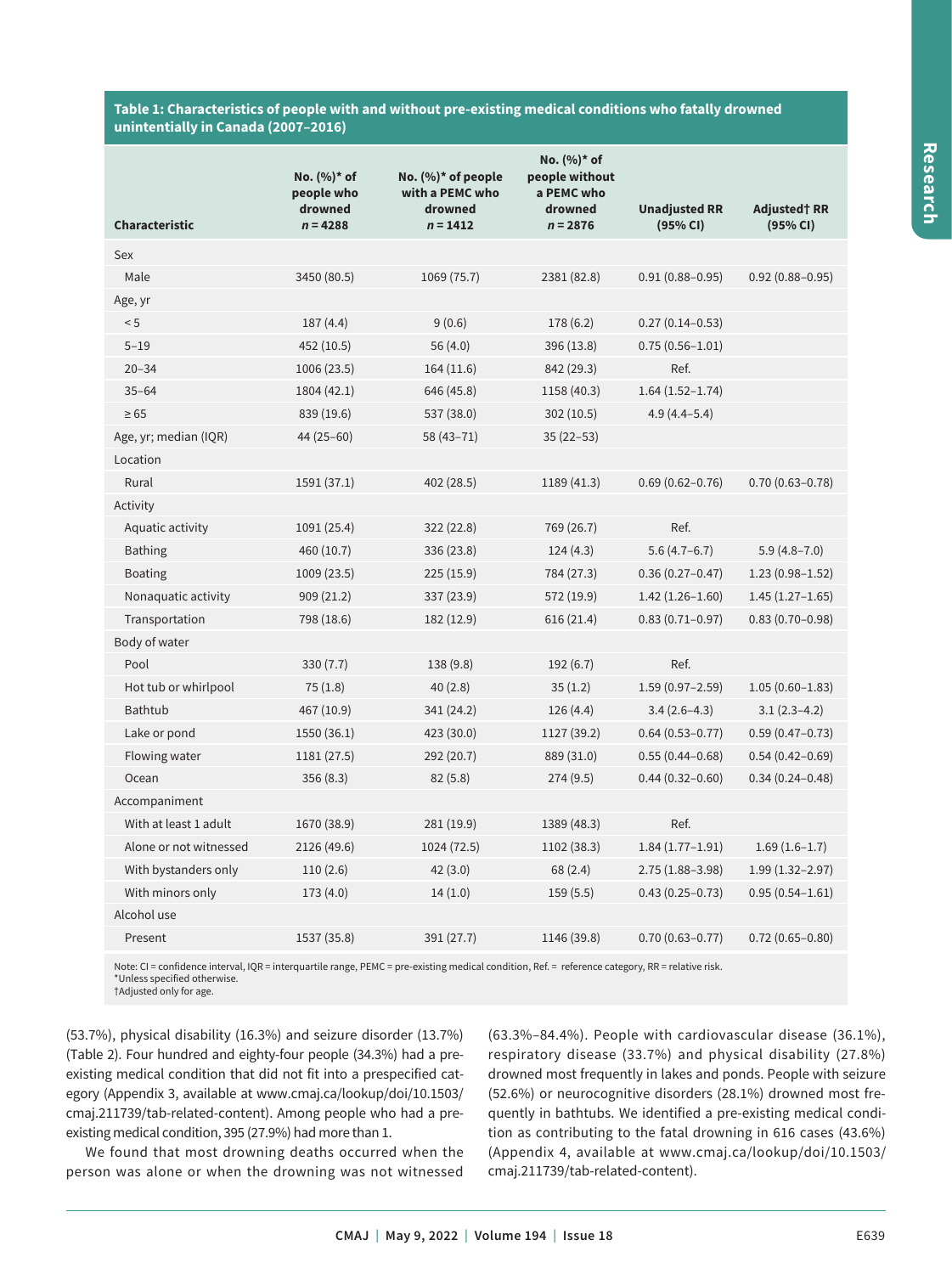**Table 2: Characteristics of people who fatally drowned unintentionally in Canada (2007–2016), by type of pre-existing medical condition**

|                        | No. (%) of people who fatally drowned*<br>$n = 1412$  |                                                   |                                              |                                               |                                                        |  |
|------------------------|-------------------------------------------------------|---------------------------------------------------|----------------------------------------------|-----------------------------------------------|--------------------------------------------------------|--|
| <b>Characteristic</b>  | <b>With</b><br>cardiovascular<br>disease<br>$n = 759$ | <b>With</b><br>respiratory<br>disease<br>$n = 98$ | <b>With seizure</b><br>disorder<br>$n = 194$ | With a<br>physical<br>disability<br>$n = 230$ | <b>With</b><br>neurocognitive<br>disorder<br>$n = 128$ |  |
| Sex                    |                                                       |                                                   |                                              |                                               |                                                        |  |
| Male                   | 604 (79.6)                                            | 71 (72.4)                                         | 129 (66.5)                                   | 154 (67.0)                                    | 95 (74.2)                                              |  |
| Age, yr                |                                                       |                                                   |                                              |                                               |                                                        |  |
| < 5                    | 0(0.0)                                                | 2(2.0)                                            | 3(1.6)                                       | 1(0.43)                                       | 4(3.1)                                                 |  |
| $5 - 19$               | 2(0.3)                                                | 5(5.1)                                            | 18(9.3)                                      | 12(5.2)                                       | 15(11.7)                                               |  |
| $20 - 34$              | 24(3.2)                                               | 7(7.1)                                            | 63 (32.5)                                    | 31(13.5)                                      | 12(9.4)                                                |  |
| $35 - 64$              | 330 (43.5)                                            | 40 (40.8)                                         | 96 (49.5)                                    | 114 (49.6)                                    | 34 (26.6)                                              |  |
| $\geq 65$              | 403 (53.1)                                            | 44 (44.9)                                         | 14(7.2)                                      | 72 (31.3)                                     | 63 (49.2)                                              |  |
| Location               |                                                       |                                                   |                                              |                                               |                                                        |  |
| Rural                  | 241 (31.8)                                            | 34 (34.7)                                         | 37(19.1)                                     | 52(22.6)                                      | 24 (18.8)                                              |  |
| Activity               |                                                       |                                                   |                                              |                                               |                                                        |  |
| Aquatic activity       | 202 (26.6)                                            | 21(21.4)                                          | 35(18.0)                                     | 43 (18.7)                                     | 19 (14.8)                                              |  |
| <b>Bathing</b>         | 156 (20.6)                                            | 25(25.5)                                          | 98 (50.5)                                    | 52 (22.6)                                     | 36(28.1)                                               |  |
| <b>Boating</b>         | 141 (18.6)                                            | 16(16.3)                                          | 12(6.2)                                      | 24(10.4)                                      | 6(4.7)                                                 |  |
| Nonaquatic activity    | 163(21.5)                                             | 21(21.4)                                          | 37 (19.1)                                    | 74 (32.3)                                     | 48 (37.5)                                              |  |
| Transportation         | 93(12.2)                                              | 14 (14.3)                                         | 9(4.6)                                       | 34 (14.8)                                     | 16(12.5)                                               |  |
| Body of water          |                                                       |                                                   |                                              |                                               |                                                        |  |
| Pool                   | 88 (11.6)                                             | 10(10.2)                                          | 20(10.3)                                     | 20(8.7)                                       | 18(14.1)                                               |  |
| Hot tub or whirlpool   | 27(3.6)                                               | 0(0.0)                                            | 5(2.6)                                       | 8(3.5)                                        | 1(0.8)                                                 |  |
| <b>Bathtub</b>         | 159 (20.9)                                            | 25(25.5)                                          | 102 (52.6)                                   | 53 (23.0)                                     | 36 (28.1)                                              |  |
| Lake or pond           | 274 (36.1)                                            | 33 (33.7)                                         | 25 (12.9)                                    | 64 (27.8)                                     | 24 (18.8)                                              |  |
| Flowing water          | 122(16.1)                                             | 13(13.3)                                          | 19(9.8)                                      | 59 (25.7)                                     | 34 (26.6)                                              |  |
| Ocean                  | 43(5.7)                                               | 8(8.2)                                            | 7(3.6)                                       | 11(4.8)                                       | 8(6.3)                                                 |  |
| Accompaniment          |                                                       |                                                   |                                              |                                               |                                                        |  |
| With at least 1 adult  | 163(21.5)                                             | 24 (24.5)                                         | 25(12.9)                                     | 28(12.2)                                      | 10(7.8)                                                |  |
| Alone or not witnessed | 547 (72.1)                                            | 65(66.3)                                          | 151 (77.8)                                   | 178 (77.4)                                    | 108 (84.4)                                             |  |
| With bystanders only   | 25(3.3)                                               | 1(1.0)                                            | 3(1.6)                                       | 7(3.0)                                        | 2(1.6)                                                 |  |
| With minors only       | 6(0.8)                                                | 1(1.0)                                            | 7(3.6)                                       | 3(1.3)                                        | 1(0.8)                                                 |  |
| Alcohol use            |                                                       |                                                   |                                              |                                               |                                                        |  |
| Present                | 216(28.5)                                             | 29 (29.6)                                         | 27 (13.9)                                    | 59 (25.7)                                     | 16(12.5)                                               |  |

Figure 1 shows the proportion of drowning deaths in which a pre-existing medical condition was identified as a potential contributor, stratified by age category. The risks of fatal drowning for people with pre-existing ischemic heart disease, respiratory disease, seizure disorder and neurocognitive disorder, stratified by age and sex, are presented in Table 3. The relative risks of fatal drowning for people with ischemic heart disease, respiratory disease and seizure disorder, stratified by age, are presented in Figure 2. We found that ischemic heart disease (RR 2.7, 95% CI 2.50–3.00) and seizure disorders (RR 6.2, 95% CI 5.40–7.30) were associated with an increased risk of fatal drowning. Among people with ischemic heart disease, we observed increased risk in all adult age groups except for females aged 20–34 years (RR 3.4, 95% CI 0.48–24.00). Among people with seizure disorders, all age and sex categories showed a significantly increased risk of fatal drowning. The greatest risk was observed in females aged 20–34 years (risk was 23 times greater than for the general population: RR 23, 95% CI 14.00–39.00). Respiratory disease was associated with decreased risk of fatal drowning for all ages and sexes.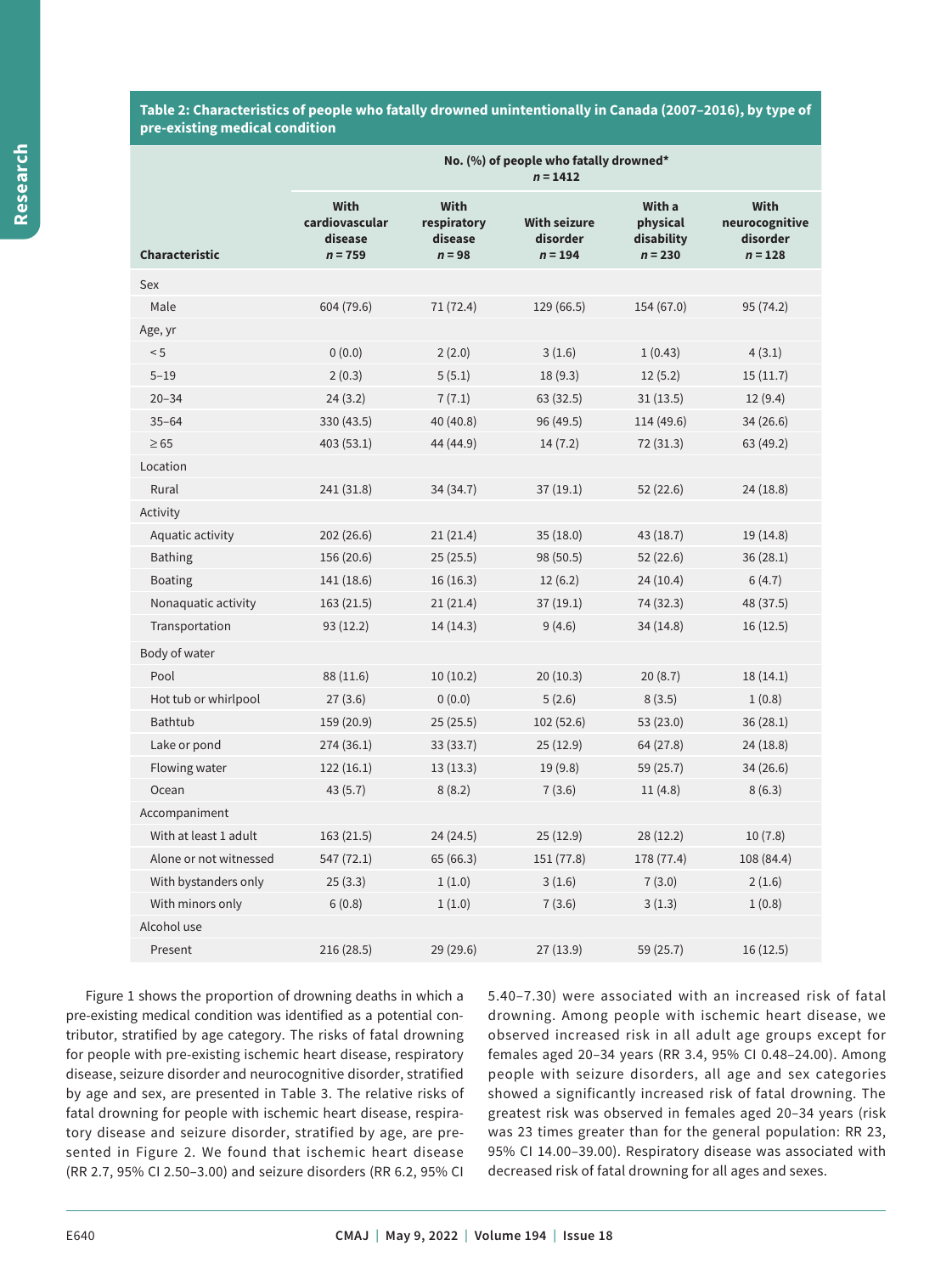

Figure 1: Contribution of 5 pre-existing medical conditions to drowning deaths in Canada from 2007 to 2016, stratified by age category. Note: more than 1 pre-existing condition may have been identified as a potential contributor in a single case of drowning.

| Table 3: Relative risk of fatal drowning among people with pre-existing medical conditions<br>in Canada (2007-2016), by age and sex |                                 |                         |                         |                             |                     |  |  |  |  |
|-------------------------------------------------------------------------------------------------------------------------------------|---------------------------------|-------------------------|-------------------------|-----------------------------|---------------------|--|--|--|--|
|                                                                                                                                     | <b>RR (95% CI)</b>              |                         |                         |                             |                     |  |  |  |  |
| <b>PEMC</b>                                                                                                                         | <b>People aged</b><br>$1-19$ yr | People aged<br>20-34 yr | People aged<br>35-64 yr | People aged<br>$\geq 65$ yr | <b>All ages</b>     |  |  |  |  |
| Ischemic heart disease                                                                                                              |                                 |                         |                         |                             |                     |  |  |  |  |
| All                                                                                                                                 |                                 | $8.7(5.6-14)$           | $4.0(3.6-4.6)$          | $2.3(2.0-2.6)$              | $2.7(2.5-3.0)$      |  |  |  |  |
| Male                                                                                                                                |                                 | $8.8(5.6-14)$           | $3.2(2.8-3.6)$          | $1.8(1.5-2.1)$              | $2.2(2.1-2.5)$      |  |  |  |  |
| Female                                                                                                                              |                                 | $3.4(0.48-25)$          | $5.0(3.7-6.8)$          | $2.9(2.2 - 3.7)$            | $3.8(3.1-4.5)$      |  |  |  |  |
| Respiratory disease                                                                                                                 |                                 |                         |                         |                             |                     |  |  |  |  |
| All                                                                                                                                 | $0.07(0.03 - 0.14)$             | $0.05(0.03 - 0.11)$     | $0.14(0.10 - 0.19)$     | $0.13(0.10 - 0.18)$         | $0.12(0.10 - 0.15)$ |  |  |  |  |
| Male                                                                                                                                | $0.07(0.03 - 0.16)$             | $0.04(0.02 - 0.11)$     | $0.14(0.10 - 0.20)$     | $0.12(0.09 - 0.18)$         | $0.11(0.09 - 0.14)$ |  |  |  |  |
| Female                                                                                                                              |                                 | $0.11(0.03 - 0.44)$     | $0.19(0.11 - 0.35)$     | $0.16(0.09 - 0.28)$         | $0.17(0.11 - 0.24)$ |  |  |  |  |
| Seizure disorder                                                                                                                    |                                 |                         |                         |                             |                     |  |  |  |  |
| All                                                                                                                                 | $7.0(4.4-11)$                   | $8.8(6.7-12)$           | $6.8(5.5 - 8.5)$        | $1.8(1.0-3.2)$              | $6.3(5.4 - 7.3)$    |  |  |  |  |
| Male                                                                                                                                | $5.4(3.0-9.8)$                  | $6.1(4.3-8.8)$          | $5.4(4.2 - 7.1)$        | $1.3(0.6-2.7)$              | $4.9(4.0 - 5.9)$    |  |  |  |  |
| Female                                                                                                                              | $12(5.5-25)$                    | $23(14-39)$             | $13(8.7-19)$            | $3.2(1.3 - 7.7)$            | $12(8.9-15)$        |  |  |  |  |
| Neurocognitive disorder                                                                                                             |                                 |                         |                         |                             |                     |  |  |  |  |
| All                                                                                                                                 |                                 |                         |                         | $1.04(0.80-1.4)$            |                     |  |  |  |  |
| Male                                                                                                                                |                                 |                         |                         | $1.22(0.90-1.7)$            |                     |  |  |  |  |
| Female                                                                                                                              | $\overline{\phantom{0}}$        | $\qquad \qquad -$       |                         | $1.10(0.68 - 1.8)$          |                     |  |  |  |  |
|                                                                                                                                     |                                 |                         |                         |                             |                     |  |  |  |  |

Note: CI = confidence interval, PEMC = pre-existing medical condition, RR = relative risk.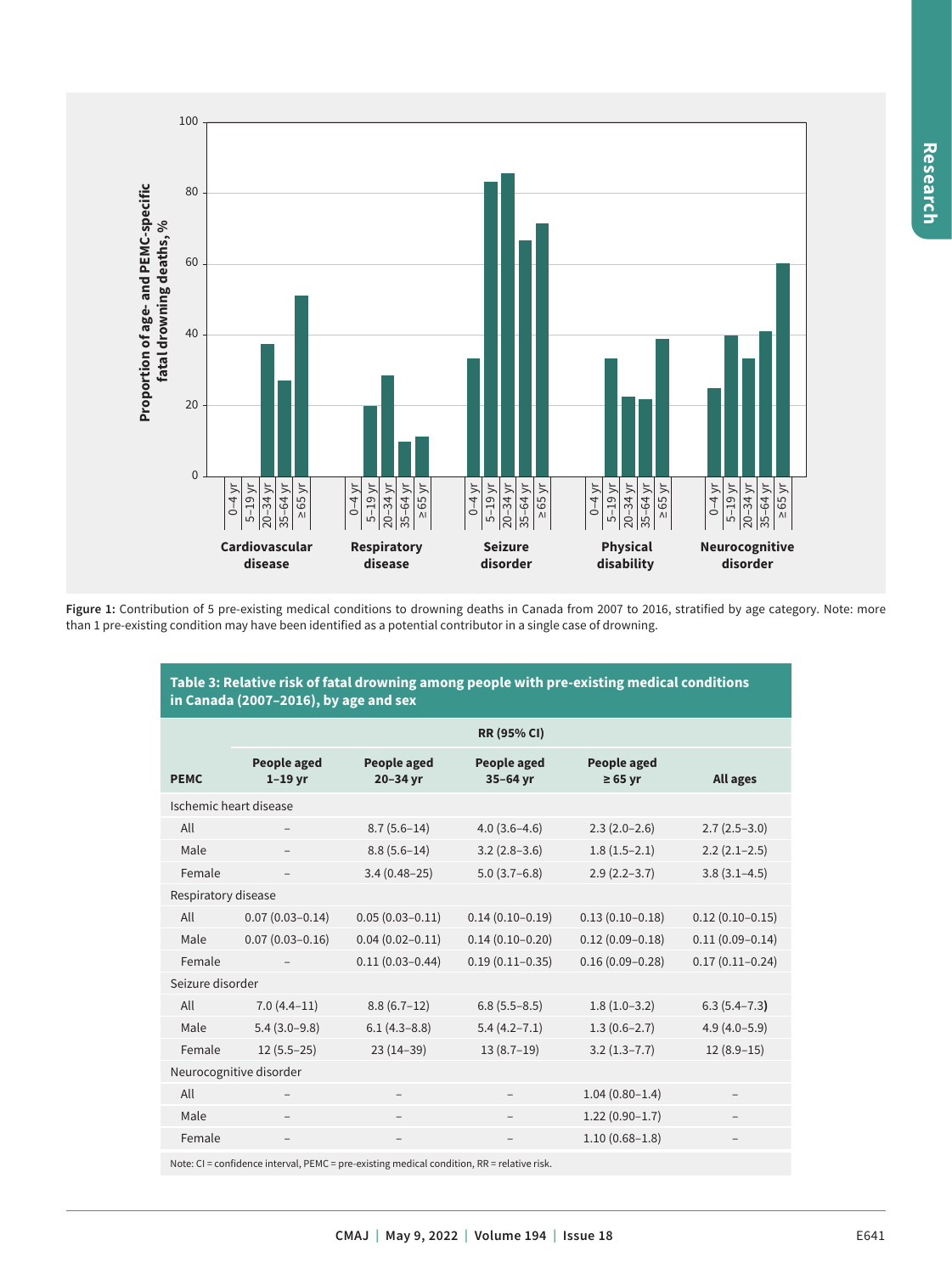

**Figure 2:** Relative risk of fatal drownings for people with (A) ischemic heart disease, (B) seizure disorder and (C) respiratory disease compared with the general population of Canada, stratified by age. Note: CI = confidence interval, RR = relative risk.

## **Interpretation**

People in Canada benefit from public health messaging, rescue training programs and legislation that mitigate the risk of unintentional drowning. Despite these protective measures, higher risk groups exist. More than 400 drowning fatalities occur annually in Canada, and drowning is one of the leading causes of injury-related deaths.<sup>26</sup> We found a high rate of pre-existing medical conditions among people who unintentionally fatally drowned, and high relative risks of fatal drowning among those with some pre-existing medical conditions. Globally, drowning contributes to the second highest burden of years of life lost because of an unintentional injury.27

 Interventions to prevent drowning should be tailored to specific at-risk groups.

A 1993 study found that 5% of fatal drownings in Alberta were considered to be directly related to seizures: 60% occurred in baths, and 83% of people had subtherapeutic levels of their antiepileptic drugs.<sup>16</sup> In our study, 13.7% of people had a seizure disorder and 52.6% of deaths occurred in bathtubs. We were unable to evaluate levels of antiepileptic drugs, but the high proportion of seizure-related drownings reinforces the need for medication compliance before entering the water. Two studies involving children reported an increased risk of drowning associated with pediatric seizure disorders.<sup>12,28</sup> Our study supports these findings.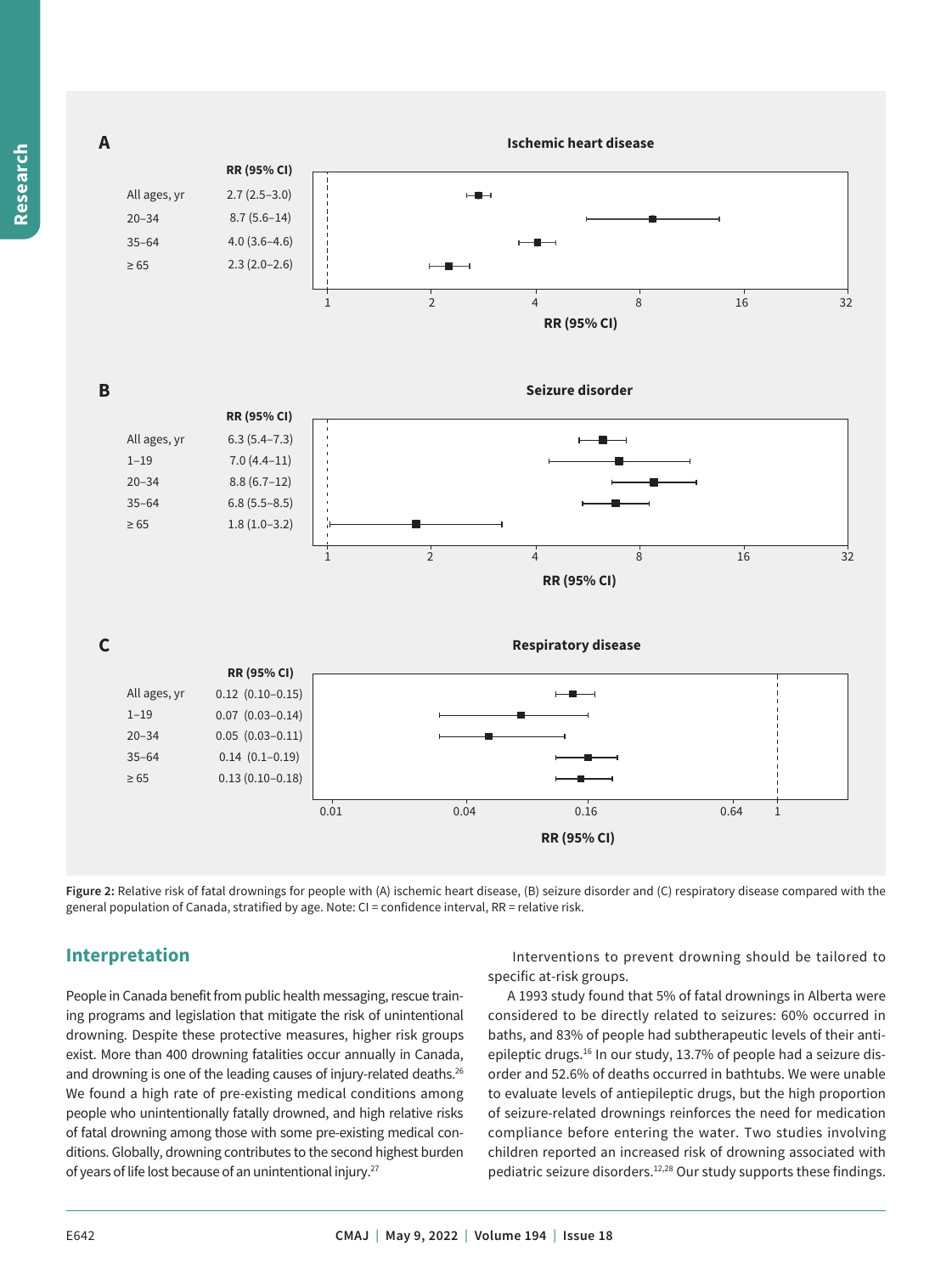Young women with seizure disorders had the greatest risk of drowning of all ages, sexes and pre-existing medical conditions.

There is little evidence on the best interventions to protect people with seizure disorders during recreation and daily activities such as bathing. Recommendations include showering instead of tub bathing with someone either supervising or monitoring nearby; participating in water activities in a supervised pool environment or using a buddy system in open water; and always wearing a properly fitted life jacket in open water.<sup>28,29</sup> Because it is impossible to guarantee seizure-free periods in water,<sup>16</sup> water safety recommendations should continue for life.

Drowning in bathtubs is common among those with seizure disorders, as well as most other pre-existing medical conditions. This may be an important first target for public health messaging as it is relevant to other medical conditions, and safety planning is easier to implement than in other locations.

Cardiovascular disease was present in more than half of drowning deaths in people with a pre-existing medical condition. We are not aware of any studies that have evaluated the risk of fatal drowning among persons with cardiovascular disease; however, several studies have found a high prevalence among persons who fatally drowned, especially among older adults.<sup>15,30,31</sup> We found that younger adults with ischemic heart disease had a higher relative risk of fatal drowning than older adults. The reason for this is unclear, and research is needed because ischemic heart disease in younger adults is increasing.32

People with ischemic heart disease should not avoid water activities. Several studies have shown that there is improvement in health and quality of life for those who use water activity as exercise and rehabilitation.<sup>33-36</sup> Instead, people with cardiovascular disease should speak with a health care provider before water activity, gradually increase intensity, wear a life jacket and participate in a supervised setting or with a trained buddy.

We found that people with respiratory disease were at lower risk of death from drowning across all ages. A similar effect among children with asthma has been found.<sup>12</sup> This is surprising, as water activities can be an exertional trigger for respiratory symptoms, and many people with these diagnoses have less physiologic reserve when exposed to a submersion or immersion event. One hypothesis for the decreased risk is that people with respiratory disease have an increased awareness of the potential dangers that water poses to them.12 As a result, extra caution (or even avoidance) may be taken pre-emptively to prevent an adverse event. This may extend to people with neurocognitive or physical disabilities and is supported by an Australian study on drowning in people with autism spectrum disorder.17 However, it is not clear why this hypothesis would apply to only some preexisting medical conditions and not others like heart disease and seizure disorders. Studies assessing the beliefs of patients with different pre-existing medical conditions regarding participation in water activities would help to further our understanding.

Several risk factors for fatal drowning have been previously investigated, one of which is alcohol use. $37$  Surprisingly, we found that alcohol use was associated with a decreased risk (RR 0.72, 95% CI 0.65–0.80) of drowning in people with a pre-existing medical condition compared with those without. It is unlikely that this effect can be explained by assuming that those who have medical conditions drink alcohol while participating in water activities less often than those without. Future investigations should evaluate the link between these 2 risk factors.

### **Limitations**

Data that informed this study were already collected, and details about pre-existing medical conditions were limited in some cases. We were not able to adjust our analysis for potential confounders other than age and sex of the person who drowned (e.g., contemporaneous alcohol use or witnessed status). Canadian Chronic Disease Surveillance System data do not include patients who did not seek medical care and patients of physicians who do not report billing codes. This may underestimate the prevalence of chronic diseases in Canadians and slightly underestimate the risk. In general, owing to unmeasured confounders, the interpretation of the results should focus on the direction of risk, with cautious interpretation of specific values.

Some variables in the DPRC (e.g., activity or alcohol use preceding drowning) are subject to information bias because coroners and police did not witness the drowning. We believe the impact of this bias is small because ascertainment of the outcome and most exposures were based on objective findings.

We did not have data for nonfatal drownings and thus could not compare the relation of pre-existing medical conditions to fatal compared with nonfatal drownings. Mental health disorders were not consistently recorded in the DPRC and could not be included in our analysis. Future research should explore the association between mental health disorders and fatal drowning.

We used a previously described method $12$  to determine whether the pre-existing medical condition directly contributed to the drowning. However, this method has not been externally validated and is likely to underestimate the total impact of preexisting medical conditions on fatal drowning because indirect contributions were not accounted for by the method. Finally, the relation of several pre-existing medical conditions and their interactions to fatal drowning could not be assessed.

#### **Conclusion**

About one-third of all people who fatally drowned unintentionally in Canada between 2007 and 2016 had a pre-existing medical condition, and, in at least half, a pre-existing medical condition directly contributed to the drowning. Prevention strategies tailored to specific conditions and age groups are needed. Initial public health interventions should focus on people with seizure disorders and safety in the performance of activities of daily living (e.g., bathing), as these are strongly associated with increased risk of fatal drowning.

#### **References**

- 1. Clemens T, Tamim H, Rotondi M, et al. A population-based study of drowning in Canada. *BMC Public Health* 2016;16:559.
- 2. *Canadian drowning report: 2018 edition*. Toronto: Lifesaving Society Canada; 2018. Available: https://www.lifesavingsociety.com/media/291819/2018%20 canadian%20drowning%20report%20-%20web.pdf (accessed 2021 July 2).
- 3. Thompson DC, Rivara FP. Pool fencing for preventing drowning of children. *Cochrane Database Syst Rev* 2000;1998:CD001047.